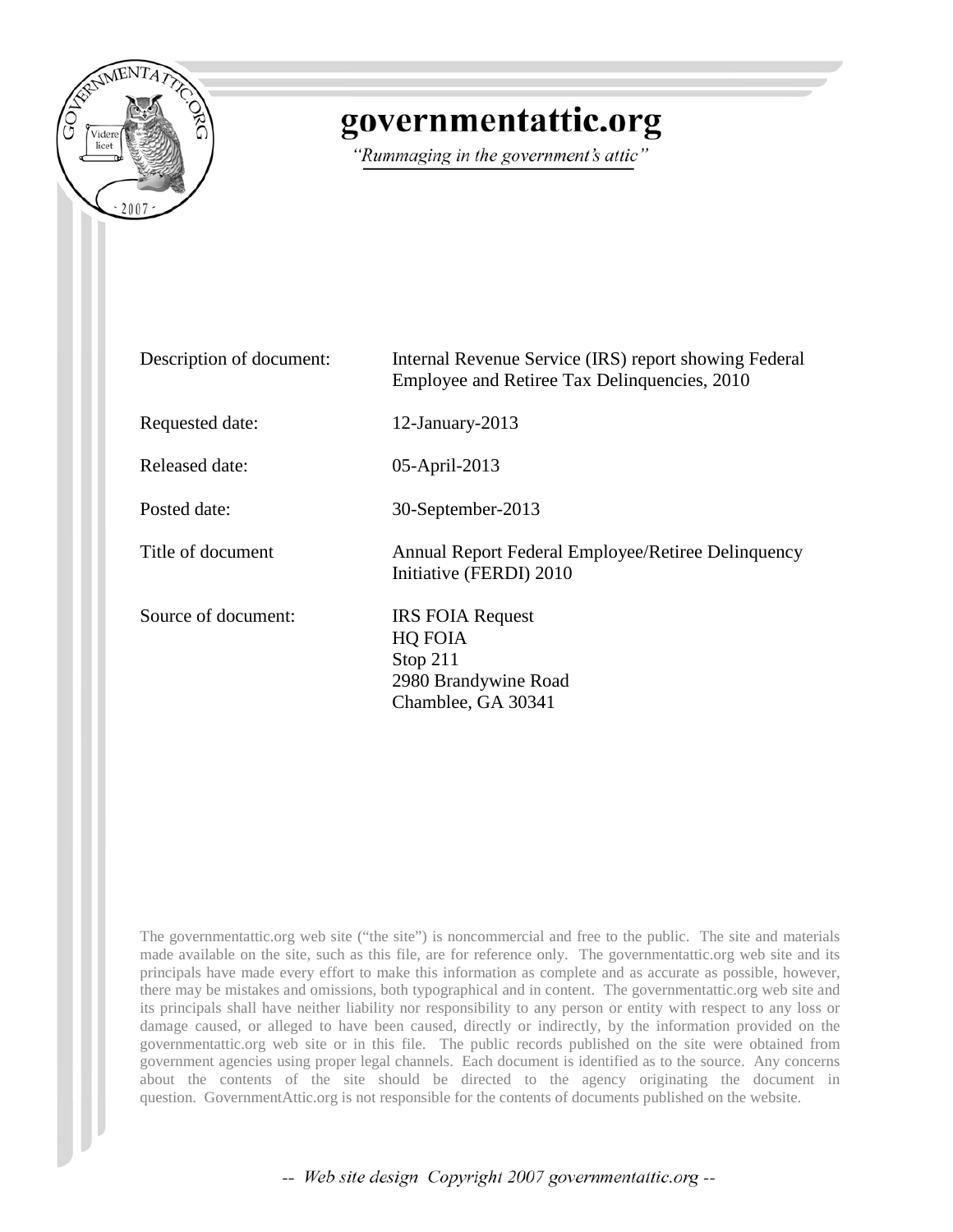

April 5, 2013

I am responding to your Freedom of Information Act (FOIA) request dated January 12, 2013, that we received on January 16, 2013.

You requested copies of the following:

- A copy of the most recent chart listing federal agencies and the number of workers who are delinquent on their taxes, the total balance owed to the IRS in aggregate for that agency, and the delinquency rate (in percent).
- A copy of a comparable chart for each of the last five years.

I am enclosing a copy of the 2010 Federal Employee and Retiree Delinguency Initiative (FERDI) report, which is the most recent report available. As for a copy of a comparable chart for each of the last five years, I found no documents specifically responsive to this portion of your request.

I have enclosed Notice 393 explaining your appeal rights.

If you have any questions please call Tax Law Specialist Robert Thomas, ID  $\# 860636$ , by phone at 704.548.4406 or write to: Internal Revenue Service, HQ Disclosure, 2980 Brandywine Road, Stop 211, Chamblee, GA 30341. Please refer to case number F13016-0134.

Sincerely,

Bertrand Zerg

Bertrand Tzeng Disclosure Manager HQ Disclosure FOIA and Program Operations

**Enclosures** Responsive record(s) (5) Notice 393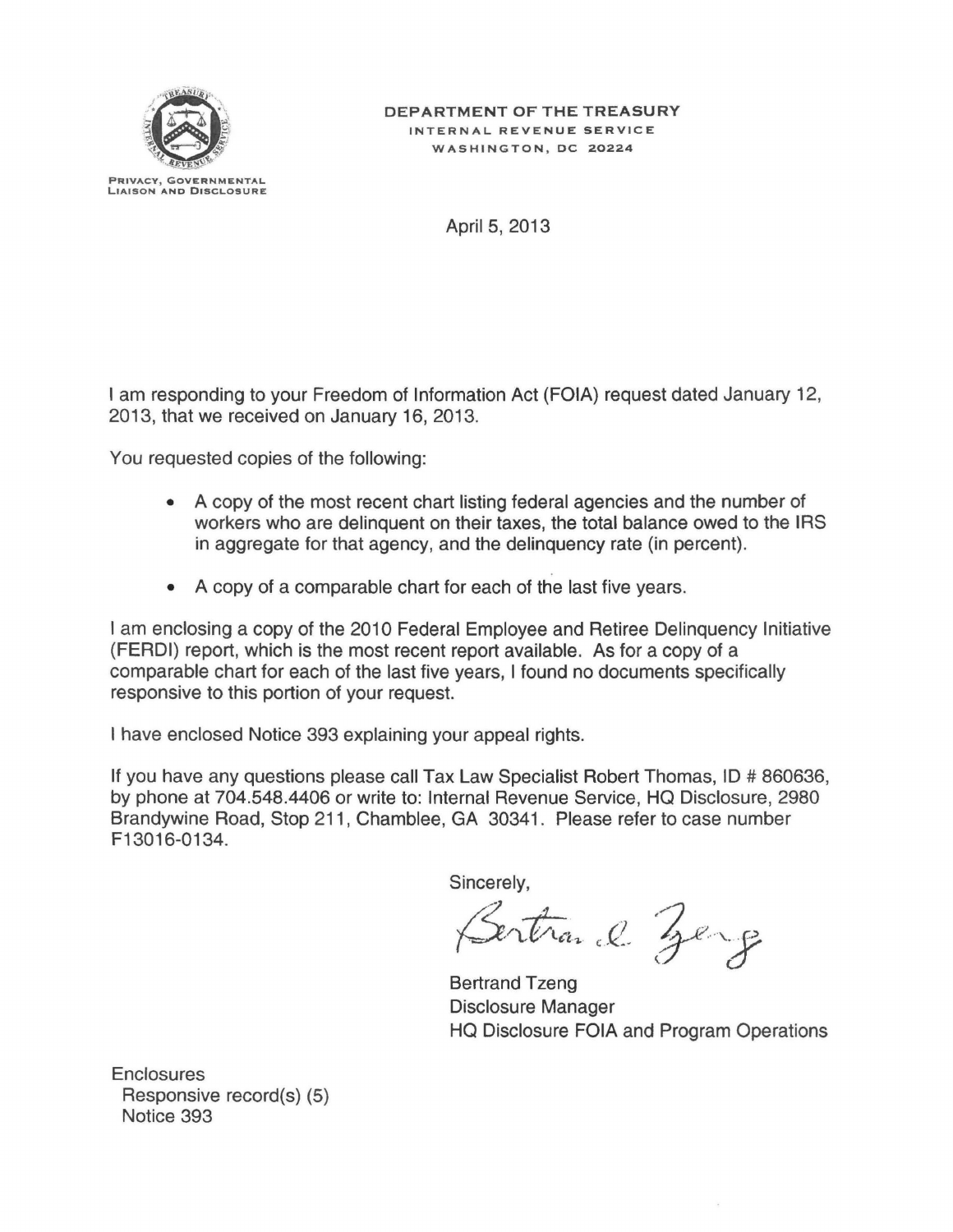## **CIVILIAN I MILITARY I RETIREE SUMMARY REPORT**

| Category                                    |           | Population <sup>1</sup> |          | FERDI Taxpayer Count <sup>2</sup><br>(Excluding Installment Agreements) |         | Balance Owed (Excluding Installment Agreements) |     |                 |      | Delinquency<br>Rate <sup>3</sup> |          |                |                    |
|---------------------------------------------|-----------|-------------------------|----------|-------------------------------------------------------------------------|---------|-------------------------------------------------|-----|-----------------|------|----------------------------------|----------|----------------|--------------------|
|                                             | 2010      | 2009                    | % Change | 2010                                                                    | 2009    | ∣% Change                                       |     | 2010            |      | 2009                             | % Change | 2010           | 2009               |
| <b>CIVILIAN</b><br>EMPLOYEES <sup>4</sup>   | 2,952,005 | 2,958,496               | $-0.2%$  | 98,291                                                                  | 99,036  | $-0.75%$                                        | \$. | 1,034,384,138   | - \$ | ,002,549,851                     | 3.18%    |                | $3.33\%$ 3.35%     |
| CIVILIAN -<br>RETIRED                       | 1,883,846 | 1,878,255               | 0.3%     | 37,258                                                                  | 40,000  | $-6.86%$                                        | S   | 469,896,027     | \$   | 454,938,448                      | 3.29%    |                | <b>1.98%</b> 2.13% |
| MILITARY -<br><b>ACTIVE DUTY</b>            | 1,473,343 | 1,462,170               | 0.8%     | 29,482                                                                  | 28,853  | 2.18%                                           | S   | 111,027,905     | \$   | 109,557,536                      | .34%     | 2.00%          | 1.97%              |
| <b>MILITARY</b><br>RESERVE/<br><b>GUARD</b> | 1,319,695 | 326,080,                | $-0.5%$  | 31,299                                                                  | 30,631  | 2.18%                                           | \$  | 228,836,638     | \$   | 219,525,138                      | 4.24%    |                | $2.37\%$ 2.31%     |
| MILITARY -<br><b>RETIRED</b>                | 2,167,934 | 2,158,016               | 0.5%     | 83,051                                                                  | 84,034  | $-1.17%$                                        | - 5 | 1,576,023,976   | \$   | 1,525,688,378                    | 3.30%    |                | $3.83\%$ 3.89%     |
| <b>TOTAL:</b>                               | 9,796,823 | 9,783,017               | 0.1%     | 279,381                                                                 | 282,554 | $-1.12%$                                        |     | \$3,420,168,684 |      | \$3,312,259,351                  | 3.26%    | $2.85\%$ 2.89% |                    |

### **Notes:**

<sup>1</sup>Population Data Sources:

Civilian: OPM Employment and Trends, Table 9 - Federal Civilian Employment and Payroll by Branch, Selected Agency, Dec. 2009 and DMDC Non-Appropriated Funds (NAF) Organization Report, Sept. 2010

Reserve/Guard: DoD DMDC Guard & Reserves Summary Strength Report, Sept. 2010

Retired Military: DoD DMDC, Sept. 2010

Civil Service Retirement: OPM Ret & Ins Svc, Budget & Admin Svcs Div, 10/1/10

 $^{2}$ For the purpose of this table, an employee is considered delinquent if he has an unresolved federal income tax

delinquency in the form of a balance owed and/or an untiled tax return. **Accounts in currently not collectible, combat zone,** 

**offer in compromise, or bankruptcy/litigation status are included. Employees in installment agreements are excluded.** 

 $3$ Number of delinquent employees / total workforce.<br> $4$ Civilian and DeD NAE employees

Civilian and DoD NAF employees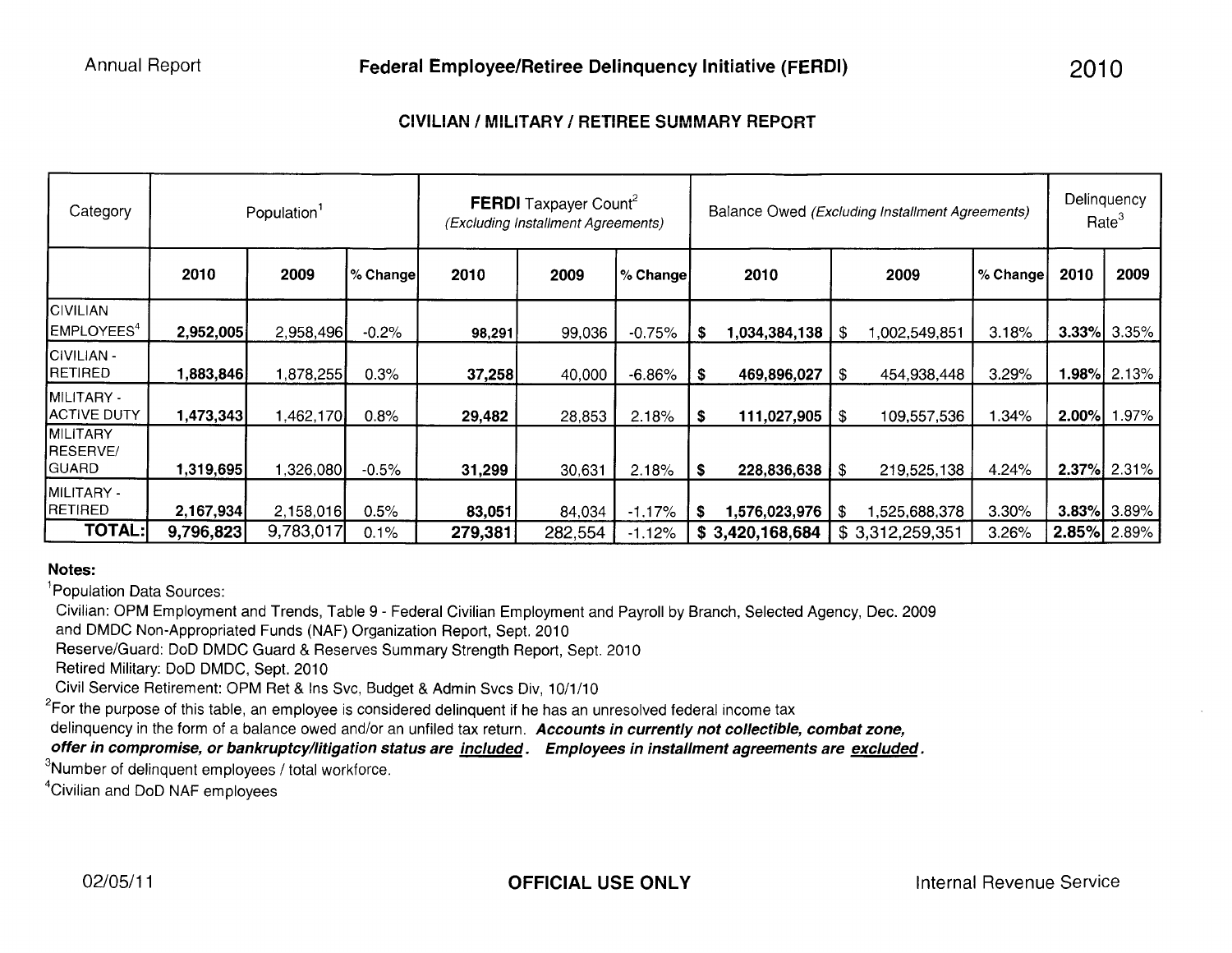| Dept/Agency/Category                             | <b>Taxpayer</b><br>Count <sup>1</sup> |                           | Balance Owed <sup>1</sup> | Workforce <sup>3</sup> | <b>Delinquency</b><br>Rate <sup>4</sup> |  |
|--------------------------------------------------|---------------------------------------|---------------------------|---------------------------|------------------------|-----------------------------------------|--|
| <b>Executive Departments</b>                     |                                       |                           |                           |                        |                                         |  |
| Department of Agriculture                        | $2,269$ \$                            |                           | 17, 185, 736              | 108,291                | 2.10%                                   |  |
| Department of the Air Force                      | $6,062$ \$                            |                           | 49,522,513                | 194,623                | 3.11%                                   |  |
| Department of the Army                           | $12,286$ \$                           |                           | 105,478,429               | 320,478                | 3.83%                                   |  |
| Department of Commerce                           | $1,739$ \$                            |                           | 27,433,827                | 49,162                 | 3.54%                                   |  |
| Department of Defense                            | 4,607                                 | \$                        | 39,490,022                | 144,451                | 3.19%                                   |  |
| Department of Education                          | <b>176</b>                            | $\overline{\mathbf{3}}$   | 4,286,496                 | 4,536                  | 3.88%                                   |  |
| Department of Energy                             | 322                                   | $\sqrt{3}$                | 4,932,109                 | 16,625                 | 1.94%                                   |  |
| Department of Health and Human Services          | $2,919$ \$                            |                           | 40,697,493                | 83,202                 | 3.51%                                   |  |
| Department of Homeland Security                  | 4,647                                 | $\overline{\mathfrak{s}}$ | 36,984,922                | 188,983                | 2.46%                                   |  |
| Department of Housing and Urban Development      | 391                                   | \$                        | 5,021,404                 | 10,041                 | 3.89%                                   |  |
| Department of the Interior                       | $1,923$ \$                            |                           | 13,301,234                | 79,048                 | 2.43%                                   |  |
| <b>Department of Justice</b>                     | $2,069$ \$                            |                           | 17,662,076                | 116,901                | 1.77%                                   |  |
| Department of Labor                              | 457                                   | $\overline{\mathfrak{s}}$ | 7,141,207                 | 16,640                 | 2.75%                                   |  |
| Department of the Navy                           | 7,341                                 | $\overline{\mathfrak{s}}$ | 70,882,416                | 240,993                | 3.05%                                   |  |
| Department of State                              | 349                                   | $\overline{\mathcal{S}}$  | 3,958,293                 | 11,890                 | 2.94%                                   |  |
| Department of Transportation                     | 1,236                                 | $\overline{\$}$           | 16,139,290                | 57,947                 | 2.13%                                   |  |
| Department of the Treasury                       | 1,181                                 | $\overline{\mathbf{s}}$   | 9,303,278                 | 123,094                | 0.96%                                   |  |
| <b>Department of Veterans Affairs</b>            | $11,659$ \$                           |                           | 151,082,033               | 308,814                | 3.78%                                   |  |
| <b>Independent Agencies and Other Offices</b>    |                                       |                           |                           |                        |                                         |  |
| Administrative Office of the U.S. Courts         | $742$ \$                              |                           | 13,066,643                | 33,756                 | 2.20%                                   |  |
| <b>Advisory Council on Historic Preservation</b> | 5 <sup>1</sup>                        | $\overline{\mathfrak{s}}$ | 18,218                    | $\overline{53}$        | 9.43%                                   |  |
| <b>American Battle Monuments Commission</b>      | $\overline{\mathsf{x}}$               |                           | X                         | 40                     |                                         |  |
| <b>Armed Forces Retirement Home</b>              | 14                                    | $\overline{\$}$           | 85,476                    | 268                    | 5.22%                                   |  |
| <b>Broadcasting Board of Governors</b>           | 62                                    | $\overline{\mathfrak{s}}$ | 728,848                   | 1,772                  | 3.50%                                   |  |
| Committee for Purchase from People Who Are       |                                       |                           |                           |                        |                                         |  |
| <b>Blind or Severely Disabled</b>                | х                                     |                           | X                         | 29                     |                                         |  |
| <b>Commodity Futures Trading Commission</b>      | $\overline{19}$ \$                    |                           | 243,644                   | 699                    | 2.72%                                   |  |
| <b>Consumer Product Safety Commission</b>        | $\overline{13}$ $\overline{\$}$       |                           | 89,441                    | 510                    | 2.55%                                   |  |
| Corporation for National and Community Service   | 13                                    | $\overline{\mathbf{e}}$   | 59,911                    | 632                    | 2.06%                                   |  |
| Court Services and Offender Supervision Agency   | 58                                    | $\overline{\$}$           | 413,427                   | 1,252                  | 4.63%                                   |  |
| Defense Nuclear Facilities SafetyBoard           | $\overline{\mathsf{x}}$               |                           | X                         | 104                    |                                         |  |
| <b>Environmental Protection Agency</b>           | $413$ \$                              |                           | 19,473,477                | 18,742                 | 2.20%                                   |  |

## **CIVILIAN I MILITARY I RETIREE DETAIL REPORT-- 2010 (More than 25 Employees)**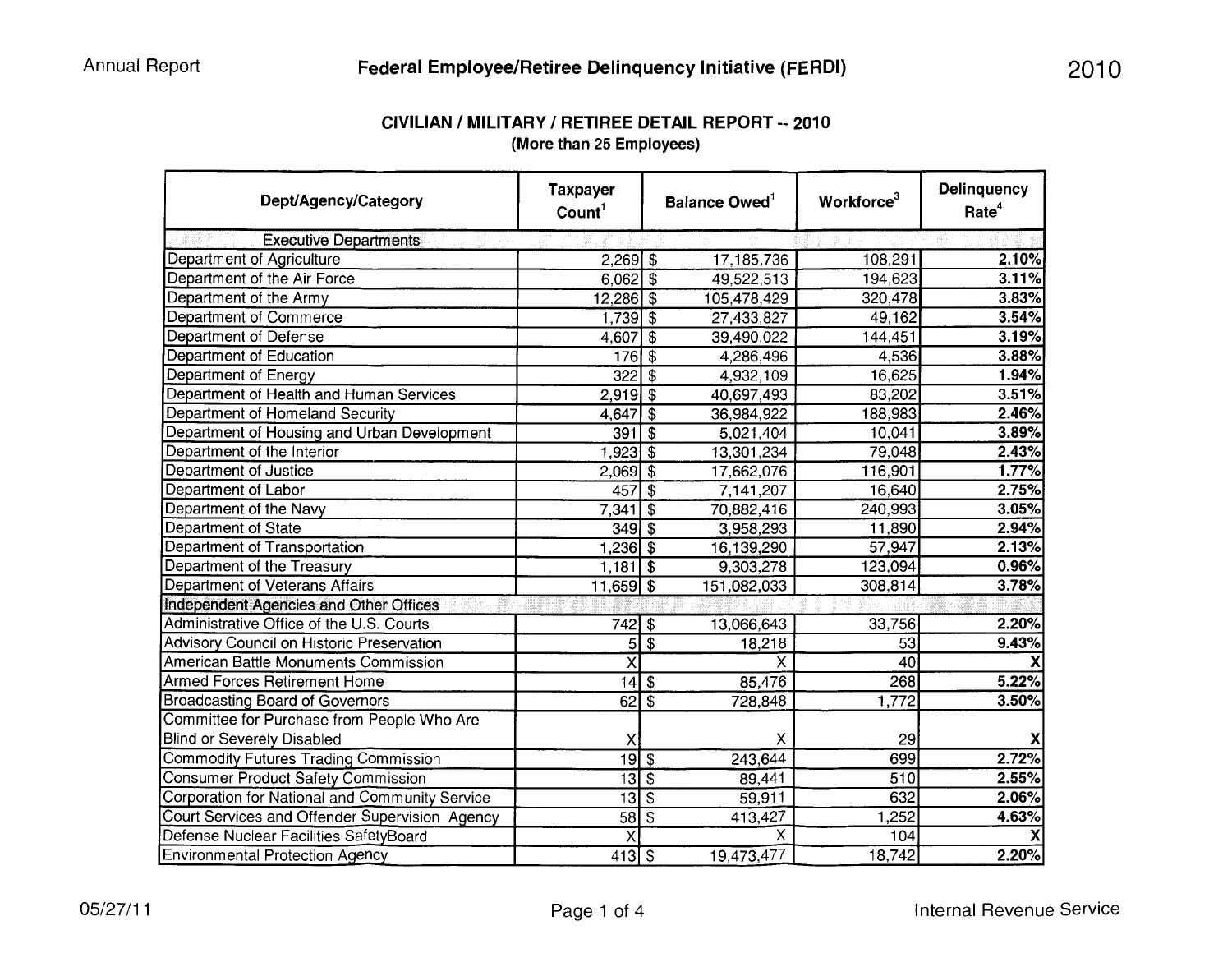| CIVILIAN / MILITARY / RETIREE DETAIL REPORT -- 2010 |
|-----------------------------------------------------|
| (More than 25 Employees)                            |

| Dept/Agency/Category                              | <b>Taxpayer</b><br>Count <sup>1</sup> |                           | Balance Owed <sup>1</sup> | Workforce <sup>3</sup> | <b>Delinquency</b><br>Rate <sup>4</sup> |
|---------------------------------------------------|---------------------------------------|---------------------------|---------------------------|------------------------|-----------------------------------------|
| <b>Executive Office of the President</b>          |                                       | $\overline{3615}$         | 833,970                   | 1,794                  | 2.01%                                   |
| Export-Import Bank of the United States           | 8                                     | \$                        | 168,907                   | 381                    | 2.10%                                   |
| Farm Credit Administration                        | 6                                     | $\overline{\mathcal{S}}$  | 10,917                    | 287                    | 2.09%                                   |
| <b>Federal Communications Commission</b>          | $\overline{71}$                       | $\overline{s}$            | 1,084,544                 | 1,832                  | 3.88%                                   |
| Federal Deposit Insurance Corporation             | 185                                   | l \$                      | 3,155,313                 | 8,149                  | 2.27%                                   |
| <b>Federal Election Commission</b>                | 11                                    | $\overline{\mathbf{3}}$   | 97,354                    | 349                    | 3.15%                                   |
| <b>Federal Housing Finance Agency</b>             | 11                                    | $\overline{\$}$           | 249,316                   | 453                    | 2.43%                                   |
| <b>Federal Labor Relations Authority</b>          | 7                                     | $\overline{\$}$           | 1,439                     | 142                    | 4.93%                                   |
| <b>Federal Maritime Commission</b>                | 5                                     | $\overline{\$}$           | 32,126                    | 128                    | 3.91%                                   |
| <b>Federal Mediation and Conciliation Service</b> | 4                                     | $\overline{\$}$           | 38,849                    | 244                    | 1.64%                                   |
| Federal Mine Safety and Health Review Commission  | $\overline{3}$                        |                           | $\overline{\mathsf{x}}$   | 70                     | 4.29%                                   |
| Federal Reserve System - Board of Governors       | 91                                    | $\sqrt{3}$                | 1,265,152                 | 1,873                  | 4.86%                                   |
| <b>Federal Retirement Thrift Investment Board</b> | 5                                     | $\overline{\mathfrak{s}}$ | 66,707                    | $\overline{95}$        | 5.26%                                   |
| <b>Federal Trade Commission</b>                   | $\overline{26}$                       | $\overline{\mathfrak{s}}$ | 262,677                   | 1,189                  | 2.19%                                   |
| <b>Financial Crisis Inquiry Board</b>             | $\overline{\mathbf{3}}$               | $\overline{\$}$           | 634,138                   | 56                     | 5.36%                                   |
| <b>General Services Administration</b>            | 424                                   | $\overline{\$}$           | 4,286,658                 | 12,893                 | 3.29%                                   |
| Government Accountability Office                  | 65                                    | $\overline{\$}$           | 788,873                   | 3,191                  | 2.04%                                   |
| <b>Government Printing Office</b>                 | $156$ \$                              |                           | 2,122,322                 | 2,290                  | 6.81%                                   |
| Institute of Museum and Library Services          | 7                                     | $\overline{\$}$           | 17,201                    | 86                     | 8.14%                                   |
| <b>Inter-American Foundation</b>                  | 3                                     | $\overline{\mathcal{S}}$  | 9                         | 40                     | 7.50%                                   |
| Int'l Boundary and Water Comm: U.S. and Mexico    | 9                                     | $\overline{\mathbf{e}}$   | 216,749                   | 270                    | 3.33%                                   |
| <b>Medicare Payment Advisory Commission</b>       | $\overline{3}$                        | $\overline{\$}$           | 6,181                     | $\overline{52}$        | 5.77%                                   |
| <b>Merit Systems Protection Board</b>             | 8                                     | $\overline{\$}$           | 140,716                   | 219                    | 3.65%                                   |
| Millennium Challenge Corporation                  | 13                                    | $\overline{\mathfrak{s}}$ | 28,484                    | 292                    | 4.45%                                   |
| Morris K. Udall Scholarship and Excellence in     |                                       |                           |                           |                        |                                         |
| National Environmental Policy Foundation          | х                                     |                           | X                         | 63                     |                                         |
| National Aeronautics and Space Administration     | 313                                   | $\boldsymbol{\mathsf{S}}$ | 4,405,790                 | 18,671                 | 1.68%                                   |
| National Archives and Records Administration      | 99                                    | $\overline{\$}$           | 328,768                   | 3,529                  | 2.81%                                   |
| National Capital Planning Commission              | $\overline{\mathsf{x}}$               |                           | $\overline{\mathsf{x}}$   | $\overline{46}$        |                                         |
| National Credit Union Administration              | $\overline{12}$                       | $\sqrt{3}$                | 66,144                    | 1,079                  | 1.11%                                   |
| National Endowment for the Arts                   | 5                                     | $\overline{\$}$           | 31,411                    | 179                    | 2.79%                                   |
| National Endowment for the Humanities             | 4                                     | $\overline{\$}$           | 96,152                    | 190                    | 2.11%                                   |
| National Labor Relations Board                    | $\overline{47}$                       | $\overline{\$}$           | 524,931                   | 1,714                  | 2.74%                                   |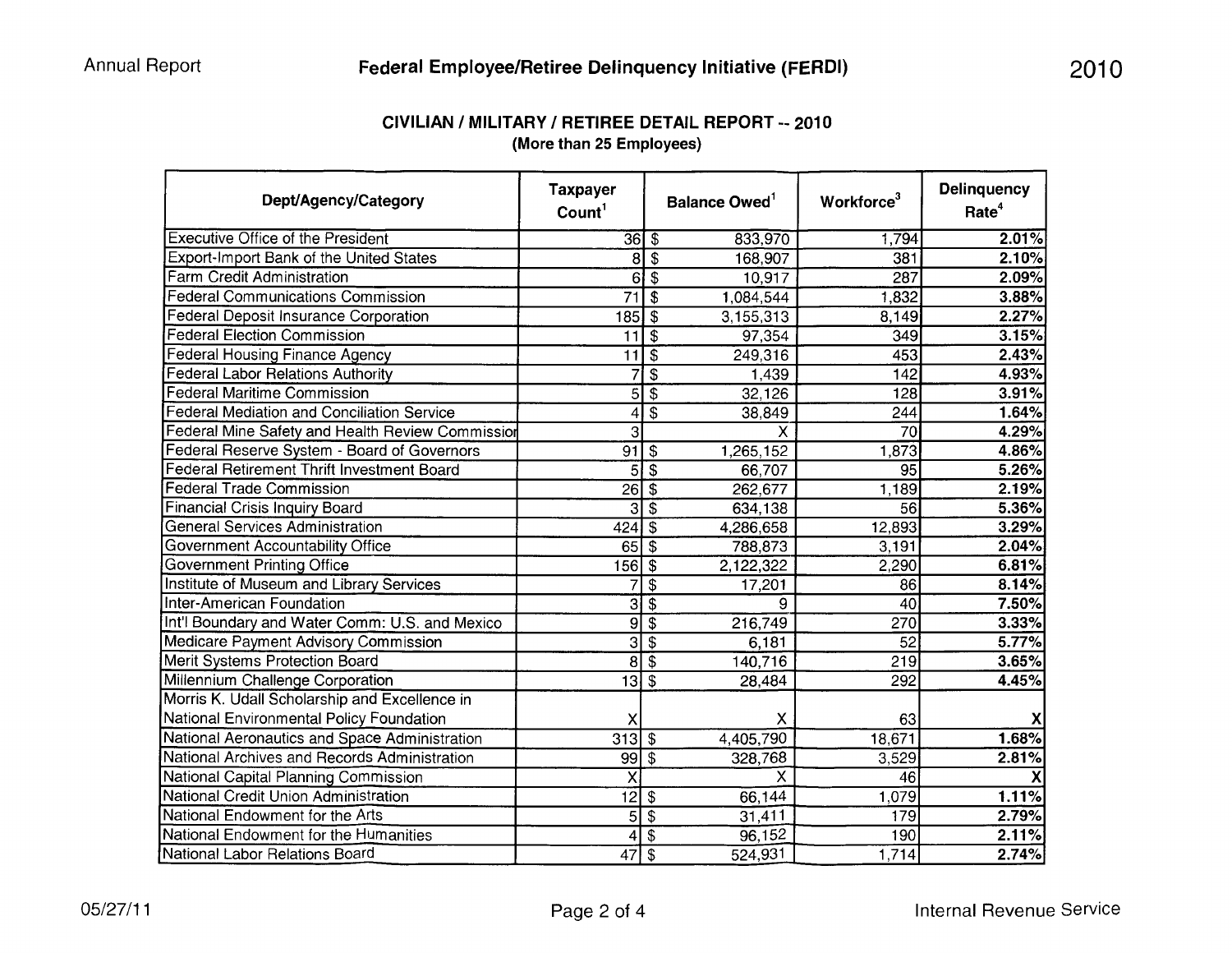| CIVILIAN / MILITARY / RETIREE DETAIL REPORT -- 2010 |  |
|-----------------------------------------------------|--|
| (More than 25 Employees)                            |  |

| Dept/Agency/Category                               | <b>Taxpayer</b><br>Count <sup>1</sup> | <b>Balance Owed</b> <sup>1</sup>               | Workforce <sup>3</sup> | <b>Delinquency</b><br>Rate <sup>4</sup> |
|----------------------------------------------------|---------------------------------------|------------------------------------------------|------------------------|-----------------------------------------|
| <b>National Mediation Board</b>                    | X                                     | X                                              | 46                     | X                                       |
| <b>National Science Foundation</b>                 | $\overline{51}$                       | 512,535<br>$\sqrt{3}$                          | 1,483                  | 3.44%                                   |
| National Transportation Safety Board               | 8                                     | $\overline{\mathcal{S}}$<br>78,580             | 385                    | 2.08%                                   |
| Occupational Safety and Health Review Commission   | $\overline{\mathsf{x}}$               | Χ                                              | 57                     |                                         |
| Office of Personnel Management                     | 155                                   | 1,917,149<br>$\ddot{\bm{\mathcal{S}}}$         | 6,246                  | 2.48%                                   |
| <b>Overseas Private Investment Corporation</b>     | 4                                     | $\overline{\mathcal{L}}$<br>7,535              | 210                    | 1.90%                                   |
| Peace Corps                                        | 20                                    | $\overline{\boldsymbol{\mathsf{s}}}$<br>95,767 | 933                    | 2.14%                                   |
| Pension Benefit Guaranty Corporation               | $\overline{35}$                       | $\overline{\mathfrak{s}}$<br>291,473           | 948                    | 3.69%                                   |
| Presidio Trust                                     | 15                                    | $\overline{\$}$<br>725,633                     | 346                    | 4.34%                                   |
| <b>Railroad Retirement Board</b>                   | 27                                    | \$<br>425,644                                  | 983                    | 2.75%                                   |
| Recovery Act Accountability and Transparency Boar  | X                                     | X                                              | 34                     |                                         |
| Securities and Exchange Commission                 | 98                                    | 1,146,843<br>$\boldsymbol{\mathsf{s}}$         | 3,917                  | 2.50%                                   |
| <b>Selective Service System</b>                    | $\overline{3}$                        | $\overline{\mathcal{S}}$<br>777                | 179                    | 1.68%                                   |
| <b>Small Business Administration</b>               | 2165                                  | 3,930,497                                      | 4,019                  | 5.37%                                   |
| Smithsonian Institution                            | $250\sqrt{3}$                         | 2,434,589                                      | 4,975                  | 5.03%                                   |
| Social Security Administration                     | $2,030$ \$                            | 20,144,559                                     | 69,963                 | 2.90%                                   |
| <b>Tennessee Valley Authority</b>                  | 294                                   | $\overline{s}$<br>4,622,722                    | 12,065                 | 2.44%                                   |
| United States Access Board (Architectural and      |                                       |                                                |                        |                                         |
| Transportation Barriers Compliance Board)          | 3                                     | 36,100<br>\$                                   | 40                     | 7.50%                                   |
| U.S. Agency for International Development          | 161                                   | $\overline{\mathcal{S}}$<br>1,177,829          | 4,146                  | 3.88%                                   |
| U.S. Chemical Safety and Hazard Investigation Boar | Χ                                     | χ                                              | 42                     | X                                       |
| U.S. Commission on Civil Rights                    | $\overline{\mathsf{x}}$               | X                                              | 50                     | $\overline{\mathbf{x}}$                 |
| U.S. Election Assistance Commission                | $\overline{\mathsf{x}}$               | $\overline{\mathsf{x}}$                        | 59                     | $\overline{\mathbf{X}}$                 |
| U.S. Equal Employment Opportunity Commission       | 96                                    | $\overline{\$}$<br>1,579,559                   | 2,543                  | 3.78%                                   |
| <b>U.S. Holocaust Memorial Museum</b>              | $\overline{9}$                        | $\overline{\$}$<br>93,341                      | 187                    | 4.81%                                   |
| U.S. House of Representatives                      | 467                                   | $\overline{\$}$<br>8,535,974                   | 11,017                 | 4.24%                                   |
| U.S. International Trade Commission                | 6                                     | \$<br>37,534                                   | 398                    | 1.51%                                   |
| U.S. Nuclear Regulatory Commission                 | 60                                    | $\overline{\$}$<br>801,163                     | 4,211                  | 1.42%                                   |
| U.S. Office of Government Ethics                   | 5                                     | $\overline{\$}$<br>22,160                      | 77                     | 6.49%                                   |
| U.S. Office of Special Counsel                     | $\overline{\mathsf{x}}$               | X                                              | 110                    |                                         |
| <b>U.S. Postal Service</b>                         | $25,640$ \$                           | 269,641,265                                    | 667,080                | 3.84%                                   |
| U.S. Senate                                        | 217                                   | $\overline{\$}$<br>2,134,501                   | 7,048                  | 3.08%                                   |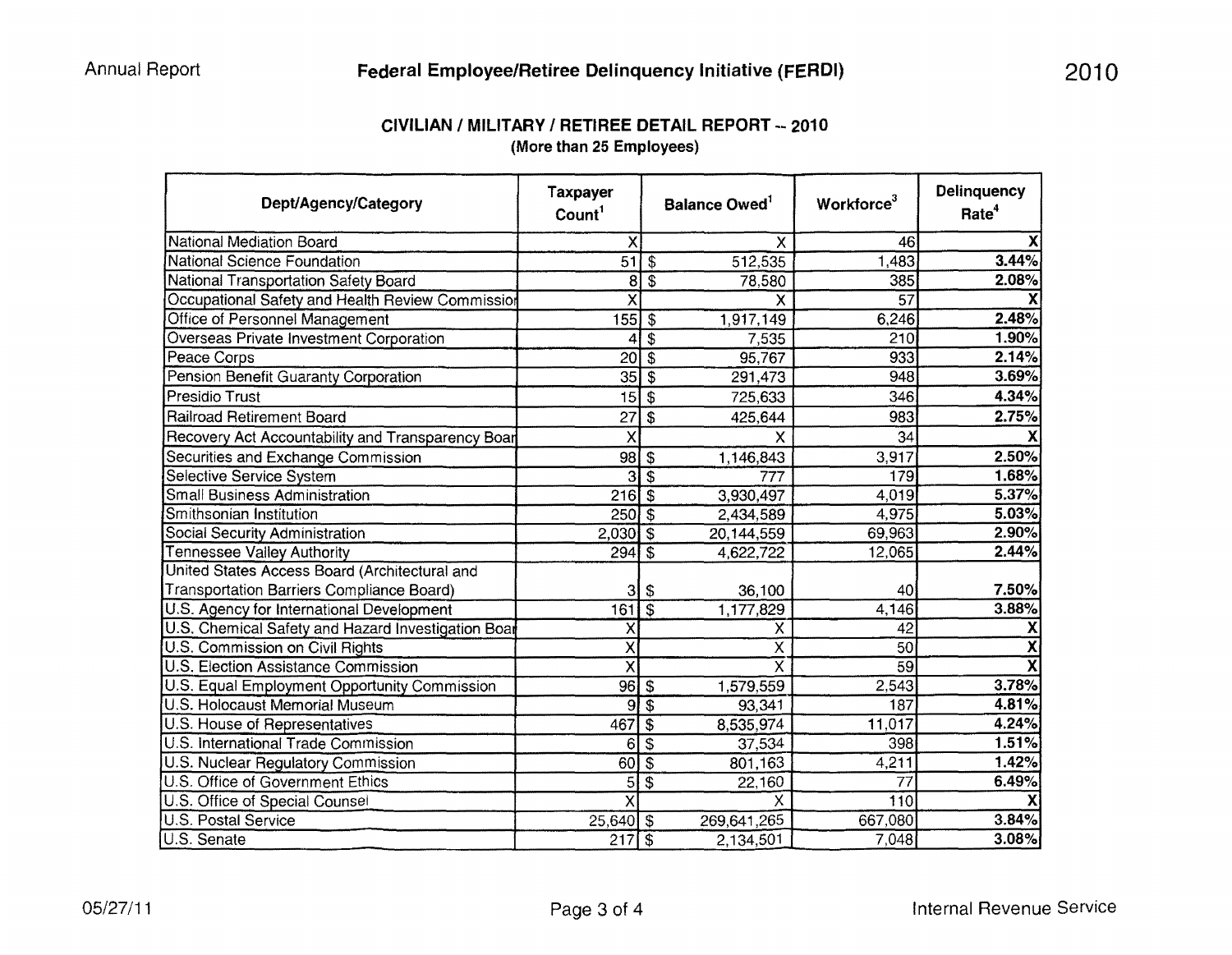| Dept/Agency/Category          | <b>Taxpayer</b><br>Count <sup>1</sup> |     | <b>Balance Owed</b> | Workforce <sup>3</sup> | <b>Delinquency</b><br>Rate <sup>4</sup> |  |
|-------------------------------|---------------------------------------|-----|---------------------|------------------------|-----------------------------------------|--|
| U.S. Tax Court                | 51                                    | \$  | 62,508              | 222                    | 2.25%                                   |  |
| Valles Caldera Trust          |                                       |     |                     | 59                     |                                         |  |
| $\mathsf{l}$ Other $^2$       | $3,778$ \$                            |     | 37,960,267          |                        |                                         |  |
| Total Civilians: <sup>5</sup> | 98,291                                | l S | 1,034,384,138       | 2,952,005              | 3.33%                                   |  |
| Military                      |                                       |     |                     |                        |                                         |  |
| <b>ACTIVE DUTY MILITARY</b>   | $29,482$ \$                           |     | 111,027,905         | 1,473,343              | 2.00%                                   |  |
| MILITARY RESERVES/GUARDS      | $31,299$ \$                           |     | 228,836,638         | 1,319,695              | 2.37%                                   |  |
| <b>Retirees</b>               |                                       |     |                     |                        |                                         |  |
| <b>CIVILIAN RETIRED</b>       | $37,258$ \$                           |     | 469,896,027         | 1,883,846              | 1.98%                                   |  |
| MILITARY RETIRED              | 83,051                                | -\$ | 1,576,023,976       | 2,167,934              | 3.83%                                   |  |
| <b>Grand Total:</b>           | $279,381$ s                           |     | 3,420,168,684       | 9,796,823              | 2.85%                                   |  |

## **CIVILIAN I MILITARY I RETIREE DETAIL REPORT-- 2010 (More than 25 Employees)**

**Notes:** 

<sup>1</sup>Includes all balance due and potential nonfiler accounts, excluding those accounts in installment agreement status.

<sup>2</sup>Includes employees of federal agencies that do not submit workforce information to the OPM Central Personnel Data File (CPDF).

Generally includes employees of the legislative branch (other than the Government Printing Office) and intelligence agencies. Data is obtained through an annual match of internal W-2 records, where available.

 ${}^{3}$ For those civilian agencies that make submissions to the OPM CPDF, populations counts are from Sept. 2010. To account for agencies that do not submit to the CPDF, the source for Total Civilians is Office of Personnel Mgmt (OPM) Employment and Trends, Table 9 (Federal Civilian Employment and Payroll by Branch, Selected Agency, and Area, Dec. 2009) plus DoD Defense Manpower Data Center (DMDC) Non-Appropriated Fund (NAF) Organization Report (Sept. 2010). Total federal civilian employment includes Legislative, Judicial and Executive Branches and DoD NAF employees. This figure exceeds the sum of the individual agencies shown since agencies with no delinquent employees and/or 25 or less employees are not shown. Total Treasury is sum of Treaury bureaus (excluding IRS) from CPDF (Sept. 2010) and IRS Staffing by Business Unit as of Sept. 25, 2010, Workforce Information Reports. Military population counts were provided by DMDC. Civilian retired population was provided by OPM Retirement & Insurance Services, Budget & Admin. Services Division. <sup>4</sup>Delinquency rate equals Taxpayer Count divided by Workforce.

<sup>5</sup>Total civilians exceeds the sum of the agencies shown because agencies with 25 or less employees are included in the totals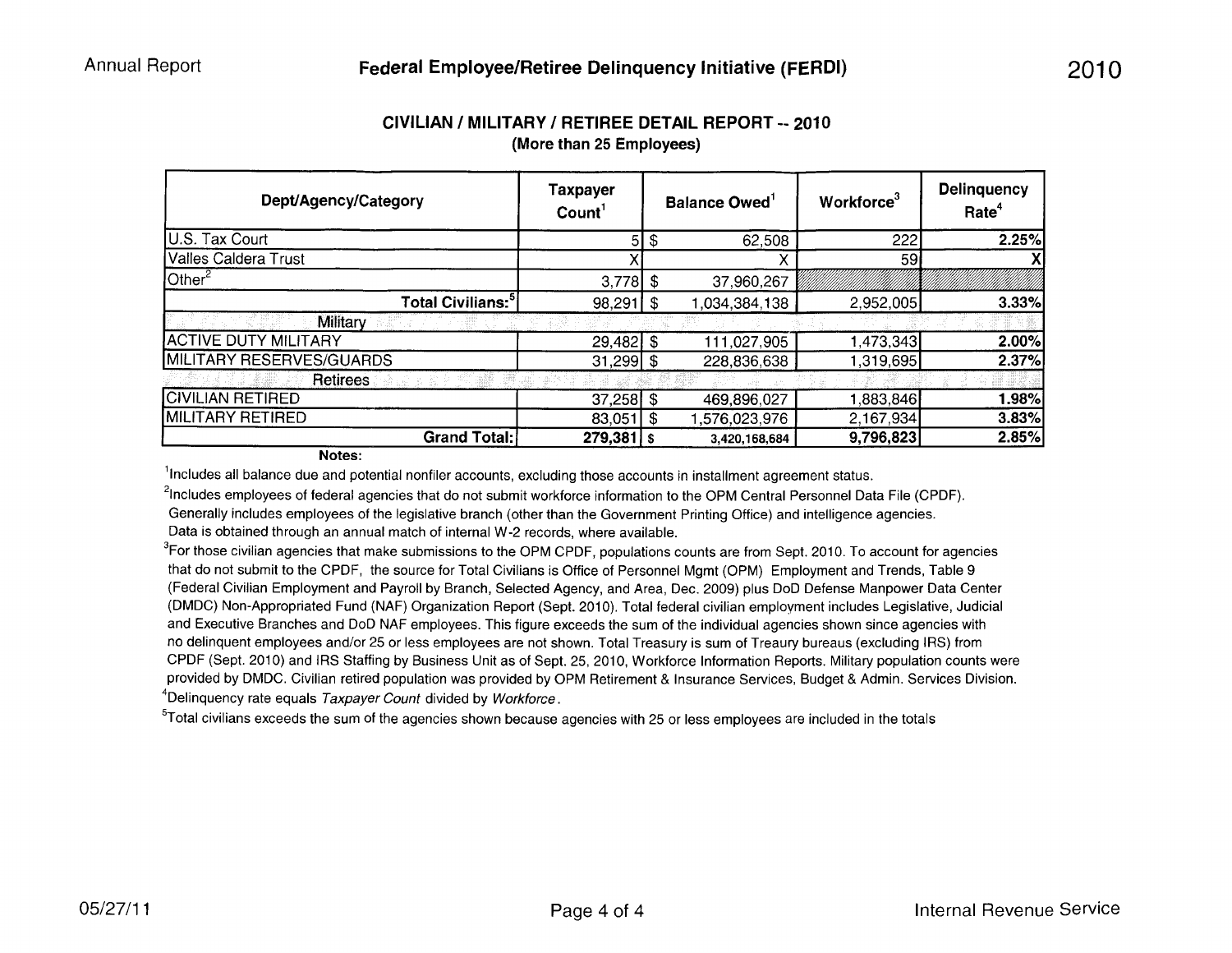## **Information on an IRS Determination to Withhold Records Exempt From The Freedom of Information Act - 5 U.S.C. 552**

### **Appeal Rights**

You may file an appeal with the Internal Revenue Service (IRS) within 35 days after we (1) deny you access to a record in whole or in part; (2) have made an adverse determination as to your category as a requester; (3) deny your request for a fee waiver or reduction; or (4) have advised you that no records responsive to your request exist. You may file an appeal within 10 days when a request for expedited processing has been denied.

Your appeal **must** be in writing, must be signed by you, and must contain:

Mail your appeal to: **IRS Appeals**  Attention: FOIA Appeals M/Stop 55202 5045 E. Butler Ave. Fresno, California 93727-5136

#### **Judicial Review**

If we deny your appeal, or do not address an issue raised in your appeal within 20 days (excluding Saturdays, Sundays, or legal public holidays) after the date we receive your appeal, you may file a complaint in United States District Court in the district in which (1) you reside; (2) your principal place of business is located; (3) the records are located; or (4) the District of Columbia. A complaint may be filed within 10 days (excluding Saturdays, Sundays, or legal public holidays) after the date we receive your appeal if your appeal is from an adverse determination of a request for expedited processing. If you choose to file suit before receipt of a final determination by the Appeals office, the administrative appeals process may cease.

The rule for effecting service of judicial process upon the Internal Revenue Service is set forth in Federal Rule of Civil Procedure 4(i). In addition to service upon the United States, as set forth in Rule 4(i)(1), service must be made upon the Internal Revenue Service by registered or certified mail as set forth in Rule 4(i)(2)(A).

The address of the Internal Revenue Service is: Internal Revenue Service, Attention CC:PA, 1111 Constitution Avenue, N.W., Washington, D.C. 20224.

#### **Exemptions**

The Freedom of Information Act, 5 U.S.C. 552, does not apply to matters that are:

- $(b)(1)$  specifically authorized under criteria established by an Executive order to be kept secret in the interest of national defense or foreign policy and are in fact properly classified under such executive order,
- $(b)(2)$  related solely to the internal personnel rules and practices of an agency,
- (b)(3) specifically exempted from disclosure by statute (other than section 552b of this title), provided that the statute:

(A) requires that the matters be withheld from the public in such a manner as to leave no discretion on the issue, or

(B) establishes particular criteria for withholding or refers to particular types of matters to be withheld.

**Note:** Internal Revenue Code sections 6103 and 6105 are statutes which qualify for exemption 3 treatment. Section 6103 protects the confidentiality of tax returns and information pertaining to a taxpayer collected by the IRS. Section 6105 protects information obtained from a foreign country under a tax treaty.